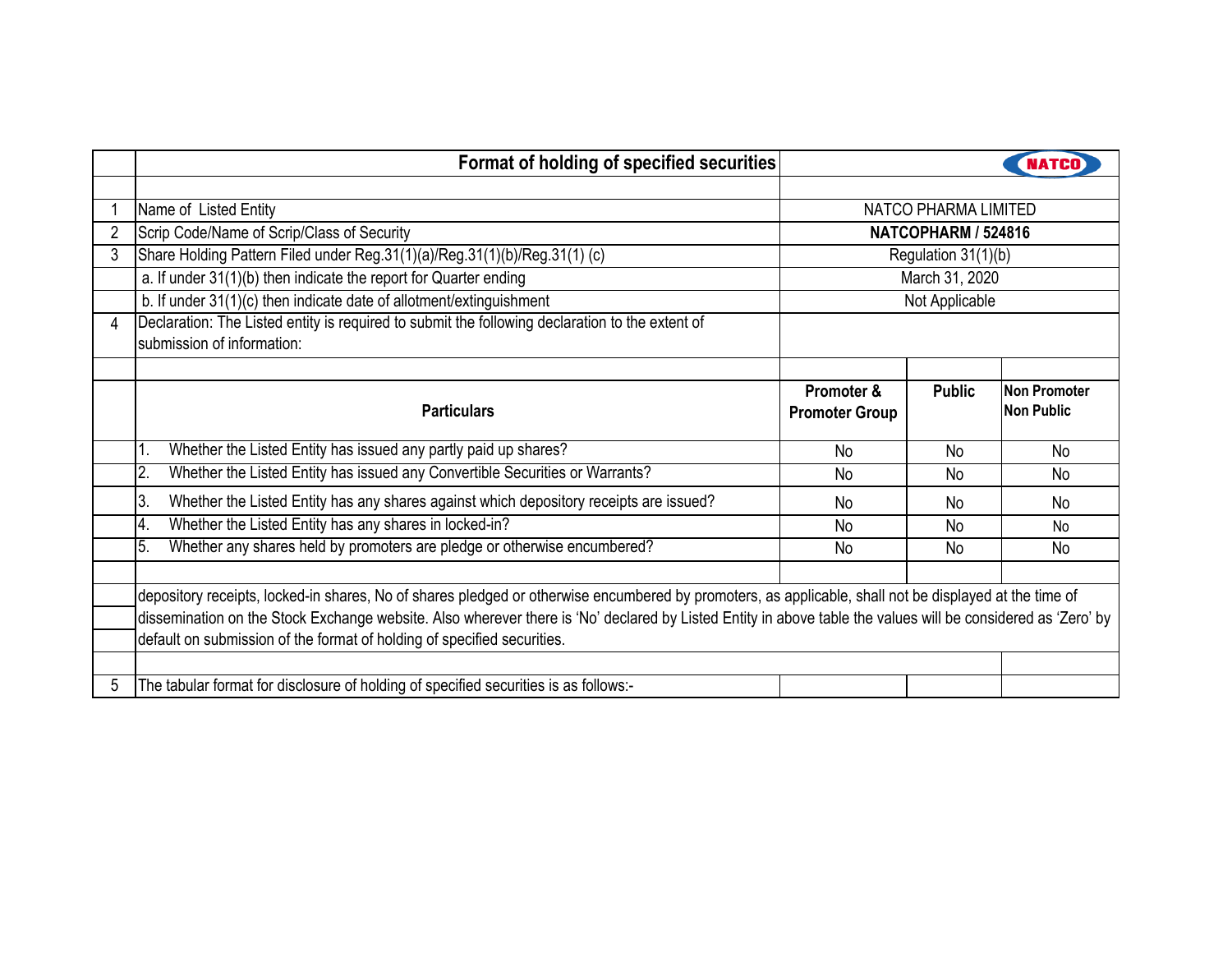## **Table I - Summary Statement holding of specified securities**



| Cate<br>gory | <b>Category of shareholder</b> | Nos. of<br>share<br>holders | No. of fully<br>paid up equity<br>shares held | No. of<br><b>Partly</b><br>paid-up | No. of<br>shares<br><b>inderlyin</b> | <b>Total nos.</b>           | <b>Shareholding</b><br>shares held as a % of total<br>no. of shares |                               |                | <b>Number of Voting Rights held in each class of</b><br>securities |                              | <b>Underlying</b><br><b>Outstanding</b>                              | No. of Shares Shareholding.<br>as a % assuming<br>full conversion                | <b>Number of Locked in</b><br>shares |                                                               |        | <b>Number of Shares</b><br>pledged or otherwise<br>encumbered | <b>Number of</b><br>equity shares<br>held in |
|--------------|--------------------------------|-----------------------------|-----------------------------------------------|------------------------------------|--------------------------------------|-----------------------------|---------------------------------------------------------------------|-------------------------------|----------------|--------------------------------------------------------------------|------------------------------|----------------------------------------------------------------------|----------------------------------------------------------------------------------|--------------------------------------|---------------------------------------------------------------|--------|---------------------------------------------------------------|----------------------------------------------|
|              |                                |                             |                                               | equity<br><b>Shares</b><br>held    | <b>Depositor</b><br><b>Receipts</b>  |                             | (calculated as<br>per SCRR<br>1957)                                 | <b>Class</b><br><b>EQUITY</b> | <b>Class Y</b> | <b>Total</b>                                                       | Total as a %<br>of $(A+B+C)$ | convertible<br>securities<br><i>(including)</i><br><b>Warrants</b> ) | of convertible<br>securities (as a<br>percentage of<br>diluted share<br>capital) |                                      | No. (a) As a % of total No. (a)<br><b>Shar es held</b><br>(b) |        | As a $%$ of<br>total Shar es<br>$\text{held}(\textbf{b})$     | dematerialized<br>form                       |
| (1)          | (II)                           | (III)                       | (IV)                                          | (V)                                | (VI)                                 | $(VII) =$<br>$(IV)+(V)+(V)$ | (VIII) As a % of<br>$(A+B+C2)$                                      |                               |                | (IX)                                                               |                              | (X)                                                                  | $(XI) = (VII)+(X) As$<br>a % of (A+B+C2)                                         | (XII)                                |                                                               | (XIII) |                                                               | (XIV)                                        |
| (A)          | Promoter & Promoter Group      | 23                          | 89085045                                      |                                    |                                      | 89085045                    | 48.93                                                               | 89085045                      |                | 89085045                                                           | 48.93                        |                                                                      | 48.93                                                                            |                                      | 0.00                                                          |        |                                                               | 89085045                                     |
| B)           | Public                         | 71557                       | 92982930                                      |                                    |                                      | 92982930                    | 51.07                                                               | 92982930                      |                | 92982930                                                           | 51.07                        |                                                                      | 51.07                                                                            |                                      |                                                               |        |                                                               | 92221452                                     |
|              | Non Promoter- Non Public       |                             |                                               |                                    |                                      |                             | $^{\circ}$                                                          |                               |                |                                                                    |                              |                                                                      |                                                                                  |                                      |                                                               |        |                                                               |                                              |
|              | (C1) Shares underlying DRs     |                             |                                               |                                    |                                      |                             | $\mathbf{0}$                                                        |                               |                | $\Omega$                                                           |                              |                                                                      |                                                                                  |                                      |                                                               |        |                                                               |                                              |
|              | (C2) Shares held by Employee   |                             |                                               |                                    |                                      |                             |                                                                     |                               |                |                                                                    |                              |                                                                      |                                                                                  |                                      |                                                               |        |                                                               |                                              |
|              | Trusts                         |                             |                                               | $\Omega$                           |                                      |                             | $\Omega$                                                            |                               |                |                                                                    |                              |                                                                      |                                                                                  |                                      |                                                               |        |                                                               |                                              |
|              | <b>Total</b>                   | 71580                       | 182067975                                     |                                    |                                      | 182067975                   | 100                                                                 | 182067975                     |                | 182067975                                                          | 100                          |                                                                      | 100.00                                                                           |                                      | 0.00                                                          |        |                                                               | 181306497                                    |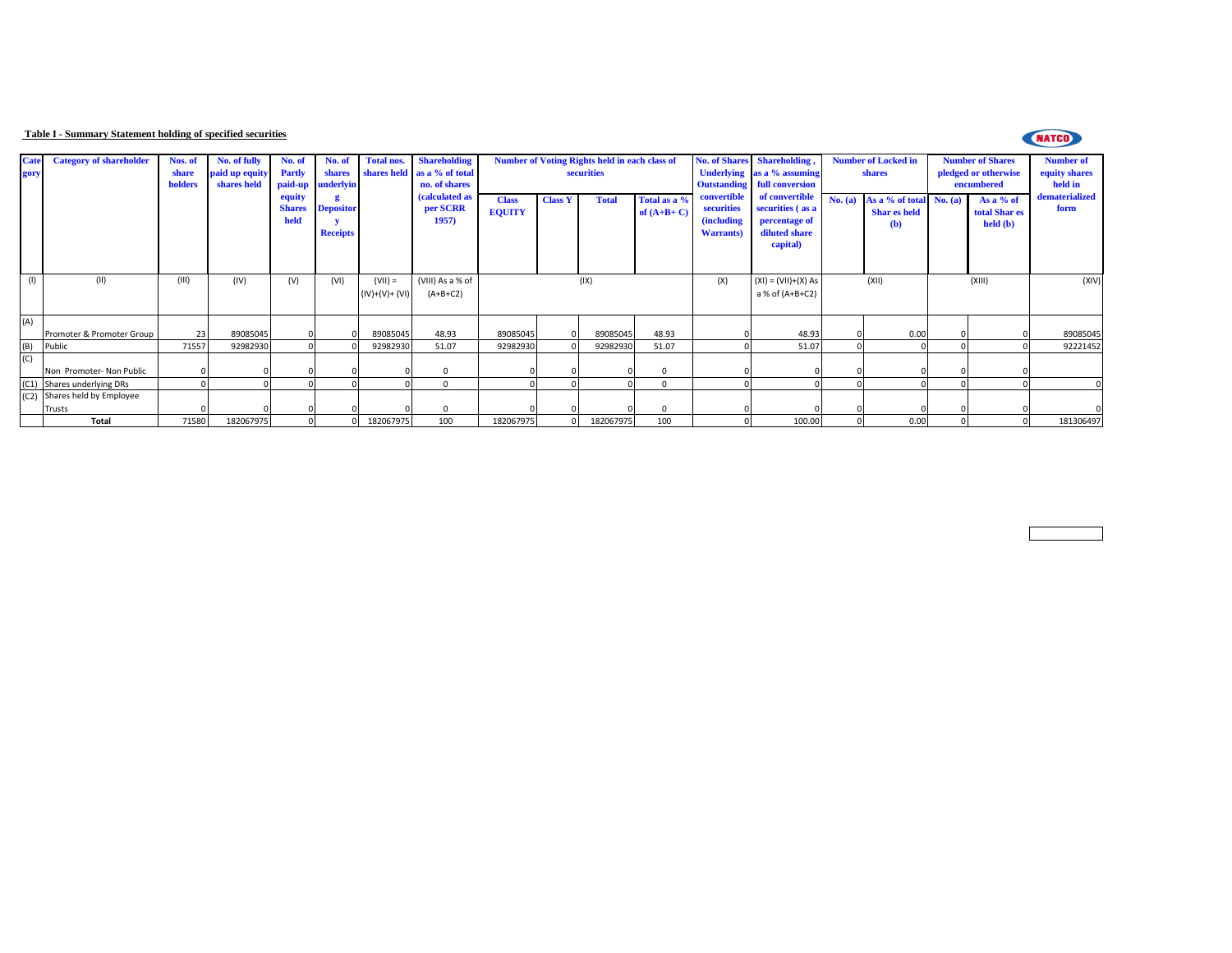## **Table II - Statement showing shareholding pattern of the Promoter and Promoter Group**

| - 7<br>-----<br>M.                                              |
|-----------------------------------------------------------------|
| M.<br>. .<br>.,<br>- -<br>. .<br>. .<br>. .<br>. .<br>. .<br>__ |

| Categ<br>ory | Category of shareholder                   | Pan Number        | Nos. of<br>share<br>holders | No. of fully paid Partly paid-<br>up equity share:<br>held | up equity<br><b>Shares</b> held | No. of share<br>underlying<br>Depository | Total nos. shares<br>held | Sharehol ding %<br>calculate d as per<br><b>SCRR, 1957</b> | Number of Voting Rights held in each class of securities |                |              |              | <b>No Of Shares</b><br>Underlying<br>Outstanding | <b>TOTAL</b><br>hareholding as a%<br>assuming full | Number Of Locked in<br><b>Shares</b> |              | <b>Number Of Shares Pledged</b> | Or Otherwise encumbered | Number Of<br><b>Equity Shares</b><br>Held in |
|--------------|-------------------------------------------|-------------------|-----------------------------|------------------------------------------------------------|---------------------------------|------------------------------------------|---------------------------|------------------------------------------------------------|----------------------------------------------------------|----------------|--------------|--------------|--------------------------------------------------|----------------------------------------------------|--------------------------------------|--------------|---------------------------------|-------------------------|----------------------------------------------|
|              |                                           |                   |                             |                                                            |                                 | <b>Receipts</b>                          |                           |                                                            | <b>Class EQUITY</b>                                      | <b>Class Y</b> | <b>Total</b> | Total as a % | Convertible                                      | conversion of                                      | No. (a)                              | As a % o     | No. (a)                         | As a % of               | Dematerialized                               |
|              |                                           |                   |                             |                                                            |                                 |                                          |                           |                                                            |                                                          |                |              | $(A+B+C)$    | ecurities(Incl                                   | conversion of                                      |                                      | total Shar   |                                 | total Share             | Form                                         |
|              |                                           |                   |                             |                                                            |                                 |                                          |                           |                                                            |                                                          |                |              |              | ding Warrants                                    | convertible                                        |                                      | es held (b)  |                                 | held(b)                 |                                              |
|              |                                           |                   |                             |                                                            |                                 |                                          |                           |                                                            |                                                          |                |              |              |                                                  | securities as a                                    |                                      |              |                                 |                         |                                              |
|              |                                           |                   |                             |                                                            |                                 |                                          |                           |                                                            |                                                          |                |              |              |                                                  | percentage                                         |                                      |              |                                 |                         |                                              |
|              |                                           |                   |                             |                                                            |                                 |                                          |                           |                                                            |                                                          |                |              |              |                                                  |                                                    |                                      |              |                                 |                         |                                              |
|              |                                           | (II)              | (III)                       | (IV)                                                       | (V)                             | (VI)                                     | $(VII = IV + V + VI)$     | (VIII)                                                     |                                                          |                | (IX)         |              |                                                  | $(X)$ $(XI) = (VII)+(X)$ as a                      |                                      | (XII)        |                                 | (XIII)                  | (XIV)                                        |
|              |                                           |                   |                             |                                                            |                                 |                                          |                           |                                                            |                                                          |                |              |              |                                                  | % of A+B+C2                                        |                                      |              |                                 |                         |                                              |
| (1)          | Indian                                    |                   |                             |                                                            |                                 |                                          |                           |                                                            |                                                          |                |              |              |                                                  |                                                    |                                      |              |                                 |                         |                                              |
| (a)          | Individuals/Hindu Undivided Family        |                   | 15                          | 51364425                                                   | $\Omega$                        | n                                        | 51364425                  | 28.26                                                      | 51364425                                                 |                | 51364425     | 28.26        |                                                  | 28.26                                              | $\Omega$                             | 0.00         | $\Omega$                        | $\mathbf{0}$            | 51364425                                     |
|              | VENKAIAH CHOWDARY NANNAPANENI             |                   |                             |                                                            |                                 |                                          |                           |                                                            |                                                          |                |              |              |                                                  |                                                    |                                      |              |                                 |                         |                                              |
|              | <b>IUF</b>                                | AABHN7619B        |                             | 5440045                                                    |                                 |                                          | 5440045                   | 2.99                                                       | 5440045                                                  |                | 5440045      | 2.99         |                                                  | 2.99                                               |                                      |              |                                 |                         | 5440045                                      |
|              | KANTAMANI RATNA KUMAR                     | AAXPK9896R        |                             | 100000                                                     |                                 |                                          | 100000                    | 0.06                                                       | 100000                                                   |                | 100000       | 0.06         |                                                  | 0.06                                               | $\Omega$                             |              |                                 |                         | 100000                                       |
|              | DURGA DEVI NANNAPANENI                    | ABEPN6213F        |                             | 3539100                                                    |                                 |                                          | 3539100                   | 1.95                                                       | 3539100                                                  |                | 353910       | 1.95         |                                                  | 1.95                                               | $\Omega$                             |              |                                 |                         | 3539100                                      |
|              | V C NANNAPANENI                           | ABEPN6301L        |                             | 22587930                                                   |                                 |                                          | 22587930                  | 12.43                                                      | 22587930                                                 |                | 22587930     | 12.43        |                                                  | 12.43                                              | $\Omega$                             | 0.00         |                                 | $\Omega$                | 22587930                                     |
|              | RAJEEV NANNAPANENI                        | ABIPN9746K        |                             | 1128000                                                    | O.                              |                                          | 1128000                   | 0.62                                                       | 1128000                                                  |                | 1128000      | 0.62         |                                                  | 0.62                                               | $\Omega$                             | 0.00         |                                 | $\Omega$                | 1128000                                      |
|              | RAMAKRISHNA RAO NANNAPANENI               | <b>ABIPN9747J</b> |                             | 746910                                                     |                                 |                                          | 746910                    | 0.41                                                       | 746910                                                   |                | 746910       | 0.41         |                                                  | 0.41                                               |                                      |              |                                 |                         | 746910                                       |
|              | NEELIMA SITA NANNAPANENI                  | ABIPN9748H        |                             | 182960                                                     |                                 |                                          | 182960                    | 0.10                                                       | 182960                                                   |                | 182960       | 0.10         |                                                  | 0.10                                               |                                      |              |                                 |                         | 182960                                       |
|              | DEVENDRANTH ALAPATI                       | ABOPA4117P        |                             | 15000                                                      | $\sqrt{2}$                      |                                          | 15000                     | 0.01                                                       | 15000                                                    |                | 15000        | 0.01         |                                                  | 0.01                                               | $\Omega$                             |              |                                 |                         | 15000                                        |
|              | BAPANNA ALAPATI                           | ABQPA4118C        |                             | 18300                                                      | $\Omega$                        |                                          | 18300                     | 0.01                                                       | 18300                                                    |                | 18300        | 0.01         |                                                  | 0.01                                               | $\Omega$                             |              |                                 | $\Omega$                | 18300                                        |
|              |                                           |                   |                             | 415                                                        |                                 |                                          |                           |                                                            | 415                                                      |                | 415          |              |                                                  |                                                    |                                      | 0.00         |                                 |                         |                                              |
|              | BAPINEEDU TUMMALA                         | ACIPT7817Q        |                             |                                                            |                                 |                                          | 415                       | 0.00                                                       |                                                          |                |              | 0.00         |                                                  | 0.00                                               |                                      |              |                                 |                         | 415                                          |
|              | UMMALA JANSI                              | ADWPT8310M        |                             | 77100                                                      |                                 |                                          | 77100                     | 0.04                                                       | 77100                                                    |                | 77100        | 0.04         |                                                  | 0.04                                               |                                      |              |                                 |                         | 77100                                        |
|              | <b>FANANDA BABU</b>                       | AEWPT8476R        |                             | 473205                                                     |                                 |                                          | 473205                    | 0.26                                                       | 473205                                                   |                | 473205       | 0.26         |                                                  | 0.26                                               |                                      |              |                                 |                         | 473205                                       |
|              | VIDYADHARI TUMMALA                        | AFBPT7439J        |                             | 442200                                                     |                                 |                                          | 442200                    | 0.24                                                       | 442200                                                   |                | 442200       | 0.24         |                                                  | 0.24                                               | $\Omega$                             |              |                                 |                         | 442200                                       |
|              | T ANILA                                   | AFGPT6537A        |                             | 629920                                                     | $\Omega$                        |                                          | 629920                    | 0.35                                                       | 629920                                                   |                | 629920       | 0.35         |                                                  | 0.35                                               | $\Omega$                             |              |                                 | $\Omega$                | 629920                                       |
|              | VENKATA SATYA SWATHI KANTAMANI            | AQCPK7971Q        |                             | 15983340                                                   |                                 |                                          | 15983340                  | 8.79                                                       | 15983340                                                 |                | 15983340     | 8.79         |                                                  | 8.79                                               |                                      |              |                                 |                         | 15983340                                     |
| (b)          | Central Governament/State                 |                   |                             |                                                            |                                 |                                          |                           | 0.00                                                       |                                                          |                |              | 0.00         |                                                  | 0.00                                               | $\Omega$                             |              |                                 | $\Omega$                | $\overline{\mathbf{0}}$                      |
| (b)          | <b>Fincial Institutions/Banks</b>         |                   |                             |                                                            |                                 |                                          |                           | 0.00                                                       |                                                          |                |              | 0.00         |                                                  | 0.00                                               |                                      |              |                                 |                         | $\mathbf 0$                                  |
| (d)          | Any Other                                 |                   |                             |                                                            |                                 |                                          |                           | 0.00                                                       |                                                          |                |              | 0.00         |                                                  | 0.00                                               |                                      |              |                                 |                         | $\mathbf 0$                                  |
|              | Bodies Corporate                          |                   |                             | 33034470                                                   |                                 |                                          | 33034470                  | 18.17                                                      | 33034470                                                 |                | 33034470     | 18.17        |                                                  | 18.17                                              |                                      | 0.00         |                                 |                         | 33034470                                     |
|              | NATSOFT INFORMATION SYSTEMS PVT           |                   |                             |                                                            |                                 |                                          |                           |                                                            |                                                          |                |              |              |                                                  |                                                    |                                      |              |                                 |                         |                                              |
|              | <b>TD</b>                                 | AAACN8056E        |                             | 15767500                                                   |                                 |                                          | 15767500                  | 8.67                                                       | 15767500                                                 |                | 15767500     | 8.67         |                                                  | 8.67                                               |                                      |              |                                 |                         | 15767500                                     |
|              | TIME CAP PHARMA LABS LIMITED              | AAACT8345C        |                             | 17157220                                                   |                                 |                                          | 17157220                  | 9.44                                                       | 17157220                                                 |                | 17157220     | 9.44         |                                                  | 9.44                                               |                                      | 0.00         |                                 |                         | 17157220                                     |
|              | NATCO AQUA LIMITED                        | AABCN2627E        |                             | 16000                                                      |                                 |                                          | 16000                     | 0.01                                                       | 16000                                                    |                | 16000        | 0.01         |                                                  | 0.01                                               |                                      |              |                                 |                         | 16000                                        |
|              | NDL INFRATECH PRIVATE LIMITED             | AABCN6521D        |                             | 93750                                                      |                                 |                                          | 93750                     | 0.05                                                       | 93750                                                    |                | 93750        | 0.05         |                                                  | 0.05                                               |                                      | 0.00         |                                 |                         | 93750                                        |
|              | Trust                                     |                   |                             | 4686150                                                    |                                 |                                          | 4686150                   | 2.58                                                       | 4686150                                                  |                | 4686150      | 2.58         |                                                  | 2.58                                               | $\Omega$                             | 0.00         |                                 | n                       | 4686150                                      |
|              | Vistra ITCL India Limited                 | AABTN7202Q        |                             | 4082750                                                    |                                 |                                          | 4082750                   | 2.25                                                       | 4082750                                                  |                | 4082750      | 2.25         |                                                  | 2.25                                               | $\Omega$                             |              |                                 |                         | 4082750                                      |
|              | Vistra ITCL India Limited                 | AACTD1349R        |                             | 600000                                                     |                                 |                                          | 600000                    | 0.33                                                       | 600000                                                   |                | 600000       | 0.33         |                                                  | 0.33                                               |                                      |              |                                 |                         | 600000                                       |
|              | Vistra ITCL India Limited                 | AABTV7729A        |                             | 1700                                                       |                                 |                                          | 1700                      | 0.00                                                       | 1700                                                     |                | 1700         | 0.00         |                                                  | 0.00                                               |                                      |              |                                 |                         | 1700                                         |
|              | SAU FAMILY TRUST                          | AAYTS0266J        |                             | 1700                                                       |                                 |                                          | 1700                      | 0.00                                                       | 1700                                                     |                | 1700         | 0.00         |                                                  | 0.00                                               |                                      |              |                                 |                         | 1700                                         |
|              | Sub-Total(A)(1)                           |                   | 23                          | 89085045                                                   |                                 |                                          | 89085045                  | 49.01                                                      | 89085045                                                 |                | 89085045     | 49.01        |                                                  | 49.01                                              | $\mathbf{0}$                         | 0.00         |                                 |                         | 89085045                                     |
| (2)          | Foregin                                   |                   |                             |                                                            | ΩI                              |                                          |                           |                                                            |                                                          |                |              |              |                                                  |                                                    |                                      |              |                                 |                         |                                              |
|              | Individuals(Non Resident Foreign          |                   |                             |                                                            |                                 |                                          |                           |                                                            |                                                          |                |              |              |                                                  |                                                    |                                      |              |                                 |                         |                                              |
|              | Individuals)                              |                   |                             |                                                            |                                 |                                          |                           | 0.00                                                       |                                                          |                |              | 0.00         |                                                  | 0.00                                               |                                      |              |                                 |                         |                                              |
| (a)<br>(b)   | Government                                |                   | $\mathbf{0}$                | $\mathbf{0}$                                               |                                 | $\Omega$                                 | $\mathbf{0}$              | 0.00                                                       | $\Omega$                                                 |                |              | 0.00         |                                                  | 0.00                                               | $\Omega$                             | $\mathbf{0}$ | $\Omega$                        | $\mathbf 0$             | $\mathbf{0}$                                 |
| (c)          |                                           |                   |                             | $\mathbf{0}$                                               |                                 |                                          |                           | 0.00                                                       |                                                          |                |              | 0.00         |                                                  |                                                    | $\Omega$                             |              |                                 | $\sqrt{2}$              | $\mathbf{0}$                                 |
|              | <b>Institutions</b>                       |                   |                             | $\mathbf{0}$                                               |                                 |                                          | $\Omega$                  |                                                            |                                                          |                |              |              |                                                  | 0.00                                               |                                      |              |                                 | $\Omega$                |                                              |
| (d)          | <b>Foreign Portfolio Investors</b>        |                   | $\Omega$                    |                                                            | ΩI                              |                                          |                           | 0.00                                                       |                                                          |                |              | 0.00         |                                                  | 0.00                                               | $\Omega$                             |              |                                 |                         | $\mathbf 0$                                  |
| (e)          | Any Other                                 |                   | $\Omega$                    | $\mathbf{0}$                                               |                                 |                                          | o                         | 0.00                                                       | $\Omega$                                                 |                |              | 0.00         |                                                  | 0.00                                               | $\Omega$                             | $\Omega$     |                                 | $\Omega$                | 0                                            |
|              | Sub-Total(A)(2)                           |                   |                             |                                                            |                                 |                                          |                           | 0.00                                                       |                                                          |                |              | 0.00         |                                                  | 0.00                                               |                                      |              |                                 |                         | $\mathbf{0}$                                 |
|              | <b>Total Shareholding of Promoter and</b> |                   |                             |                                                            |                                 |                                          |                           |                                                            |                                                          |                |              |              |                                                  |                                                    |                                      |              |                                 |                         |                                              |
|              | Promoter Group $A = (A)(1)+(A)(2)$        |                   | 23                          | 89085045                                                   |                                 |                                          | 89085045                  | 49.01                                                      | 89085045                                                 |                | 89085045     | 49.01        |                                                  | 49.01                                              |                                      | 0.00         |                                 |                         | 89085045                                     |